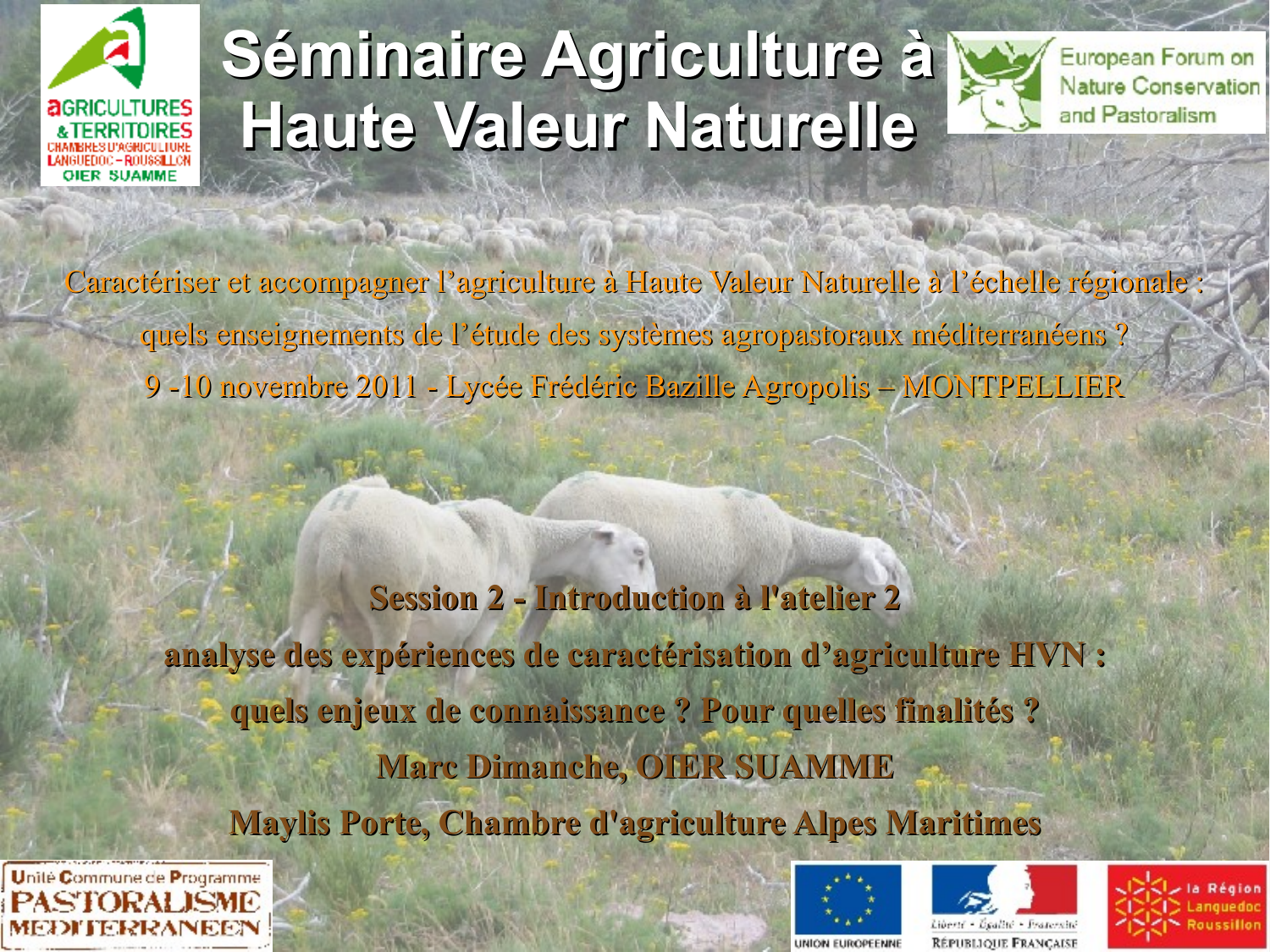### Analyse des expériences de caractérisation d'agriculture HVN

- Des approches diverses du concept HVN et des façons de caractériser la « Haute Valeur Naturelle
	- parle-t-on d'agriculture à Haute Valeur Naturelle ?
	- et/ou de territoires à Haute/Grande Valeur Naturelle ?
	- et/ou de territoires à agriculture à Haute Valeur Naturelle ?
	- et à quels niveaux d'échelle locale / régionale / nationale ?
- · Un concept et des définitions encore largement ouverts, appropriés diversement selon les interlocuteurs, leur approche territoriale et les enjeux qu'ils ont à traiter
- La présentation de quelques expériences conduites en 2011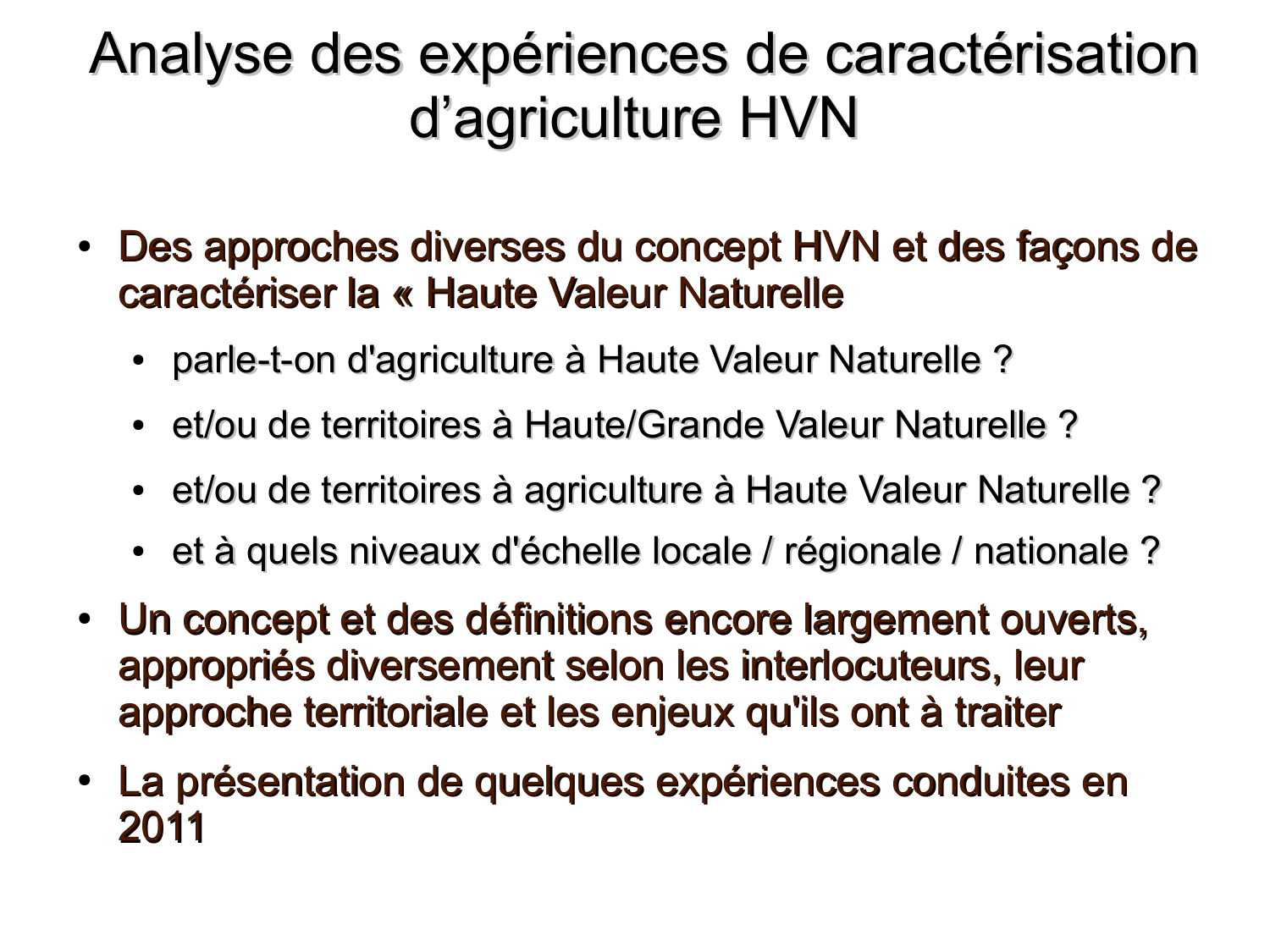#### L'approche « systèmes d'élevage pastoraux et HVN en Languedoc Roussillon » conduite par l'OIER SUAMME

**Marc Dimanche**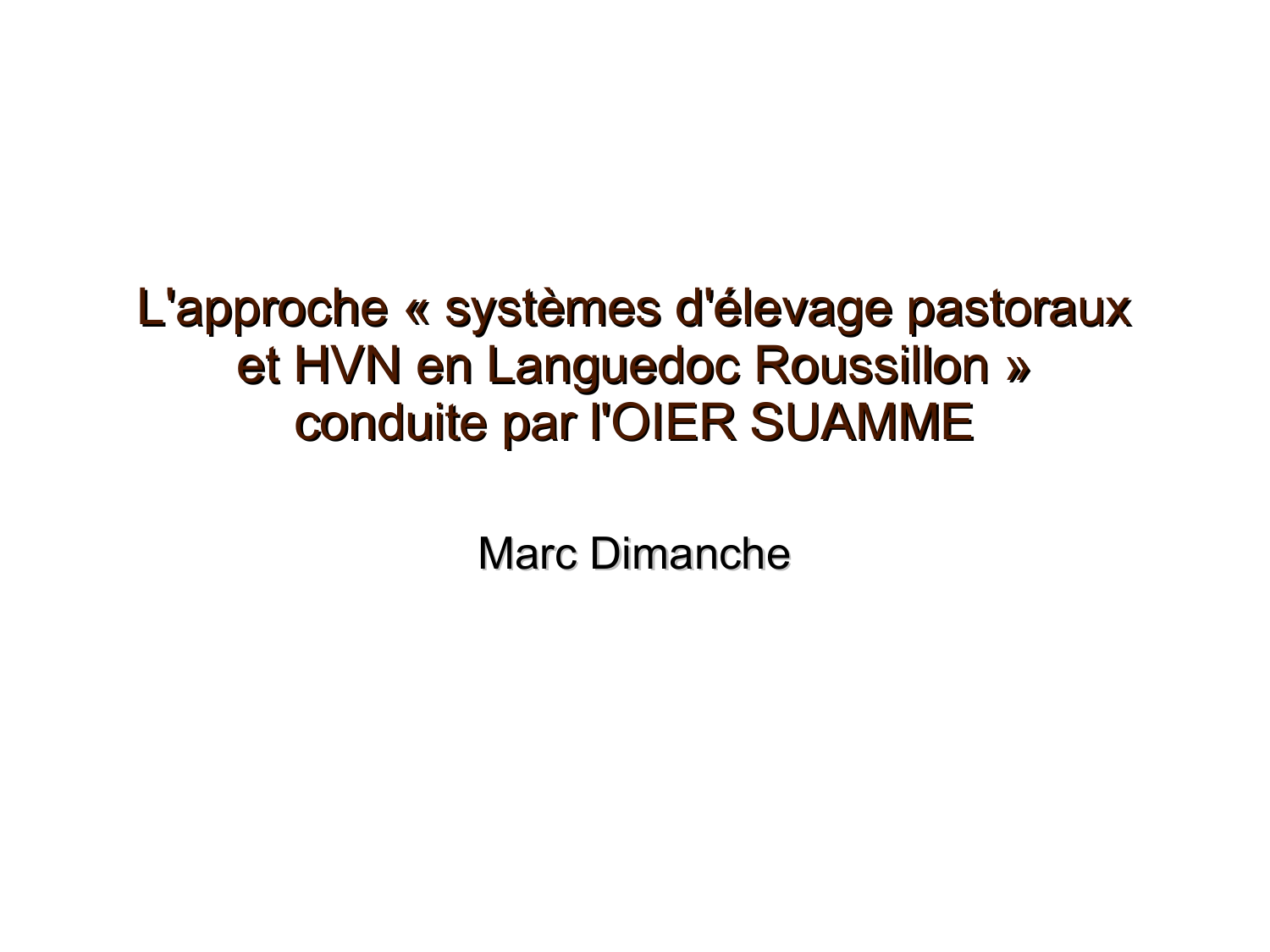#### L'approche « systèmes d'élevage pastoraux et HVN en Languedoc Roussillon »

- L'objectif recherché au départ :
	- reconnaissance de la HVN des systèmes pastoraux de LR  $\bullet$ et sa prise en compte dans la PAC post 2013
- De forts enjeux environnementaux
- Une relation assez nette entre activités agricoles / pastoralisme et zones à biodiversité et/ou Haute Valeur **Naturelle**
- Des enjeux « géopolitiques » lourds
	- PAC, HVE, spécificité du pastoralisme mal prise en compte...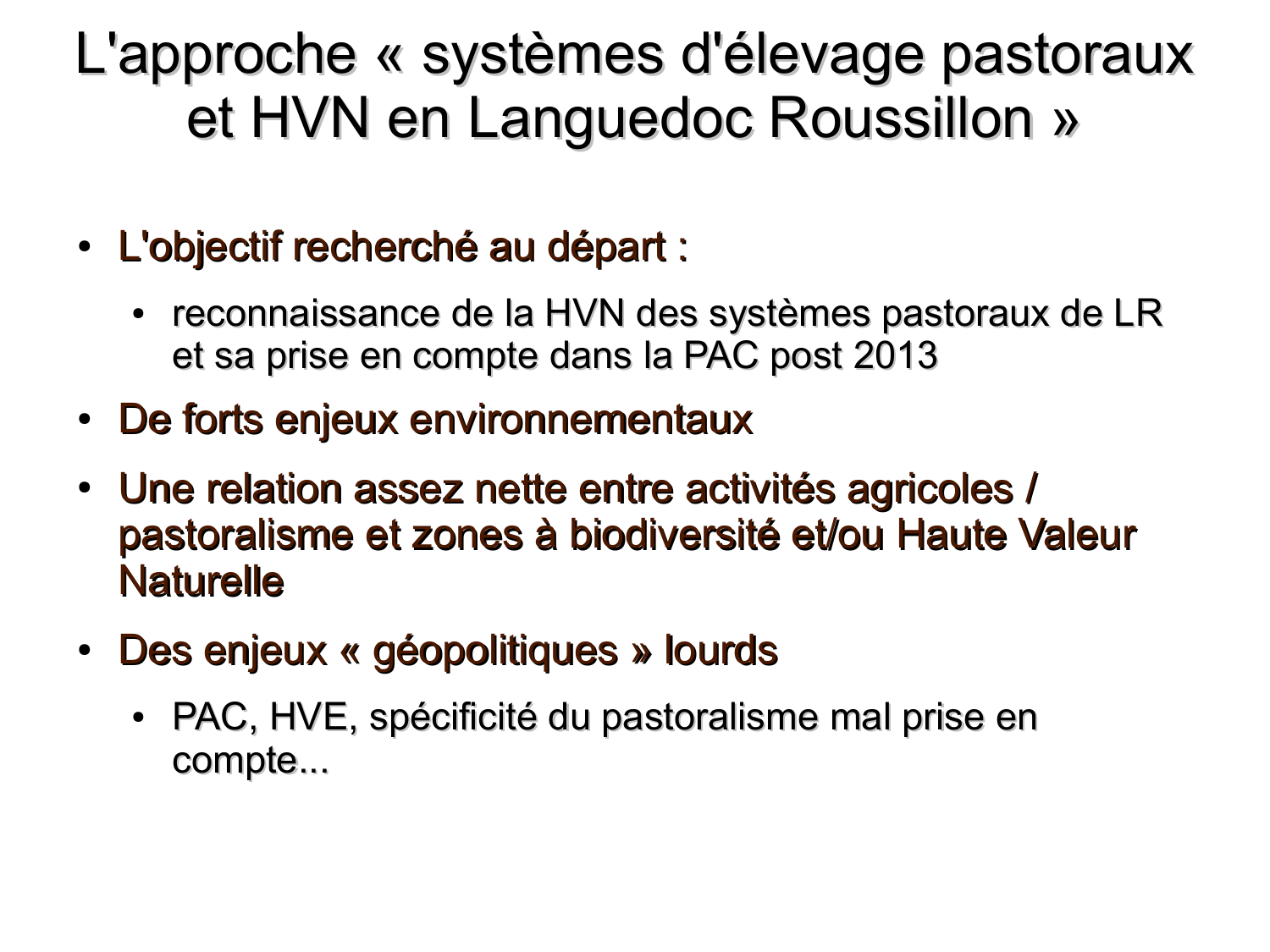#### Les enjeux environnementaux

- · des demandes environnementales spécifiques et fortes vis-à-vis des élevages
- · dans une région qui présente les taux parmi les plus élevés de France de zonages et classements en terme de biodiversité (« hot spot » de biodiversité)
	- 67 % du territoire régional en ZNIEFF nouvelle génération
	- 33 % du territoire régional en zones Natura 2000
	- 1 Parc national, 3 Parcs naturels régionaux, 1 site « agropastoral » inscrit au Patrimoine mondial de l'UNESCO,  $etc...$
- une corrélation assez nette entre activités agricoles / pastoralisme et zones à biodiversité et/ou Haute Valeur **Naturelle**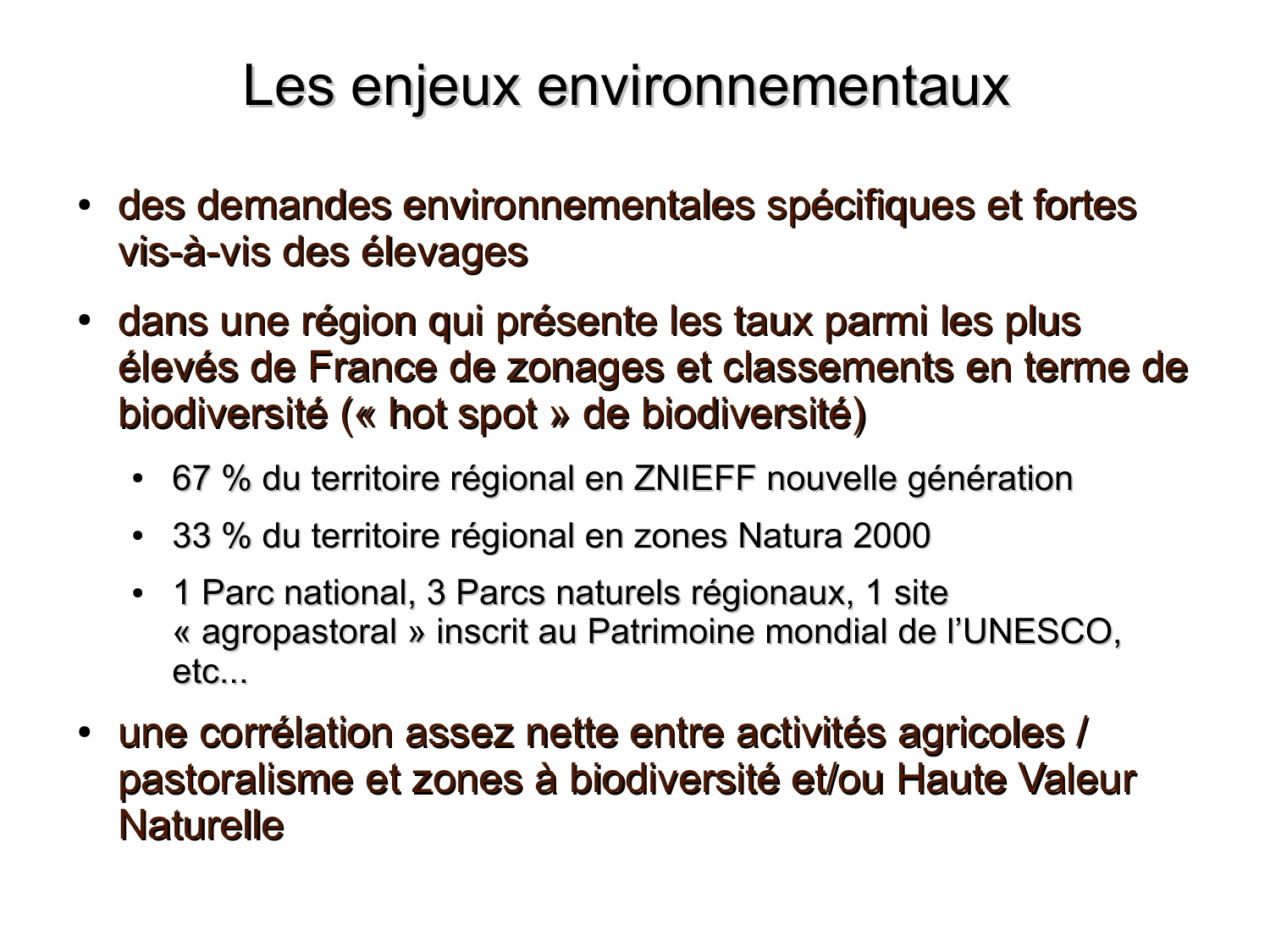#### Les liens entre pastoralisme et zonages biodiversité / valeur naturelle

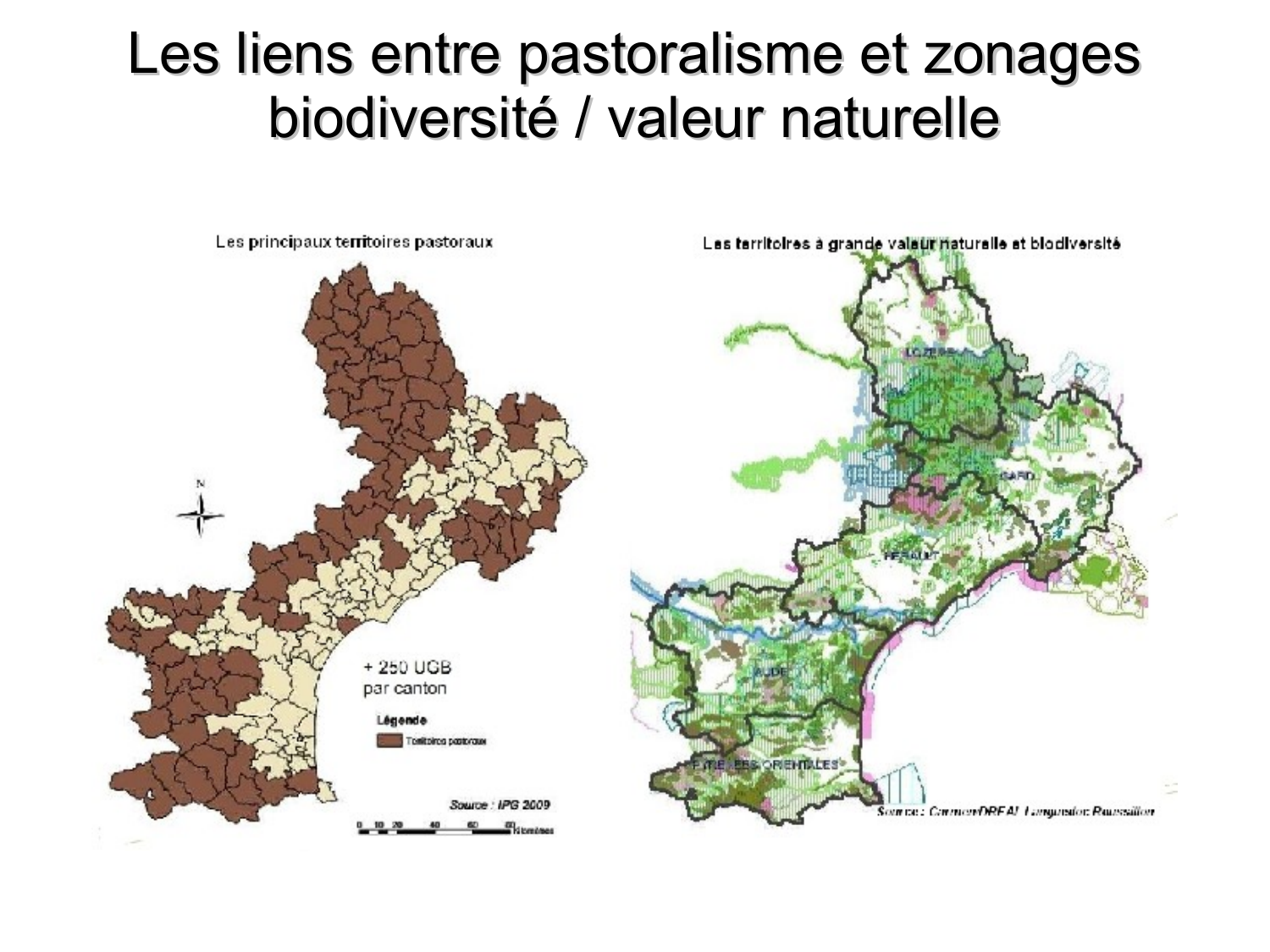# Les enjeux « géopolitiques »

- une approche sur la HVN (haute valeur naturelle) au niveau européen
	- la communication de la Commission du 19 janvier 2010 proposant de ... « développer les services écosystémiques en préservant et en améliorant les activités agricoles et forestières avant une haute valeur naturelle dans le contexte de la PAC » ...
- une approche HVE (haute valeur environnementale) au niveau français
	- orientée vers une « extensification de l'intensif » et inadaptée aux systèmes déjà extensifs comme les systèmes pastoraux
- · des travaux paraissant privilégier des approches statistiques au détriment de la biodiversité patrimoniale et des approches
- · le besoin de travailler sur une entrée « système » et non pas « parcellaire » (à l'instar des MAETer)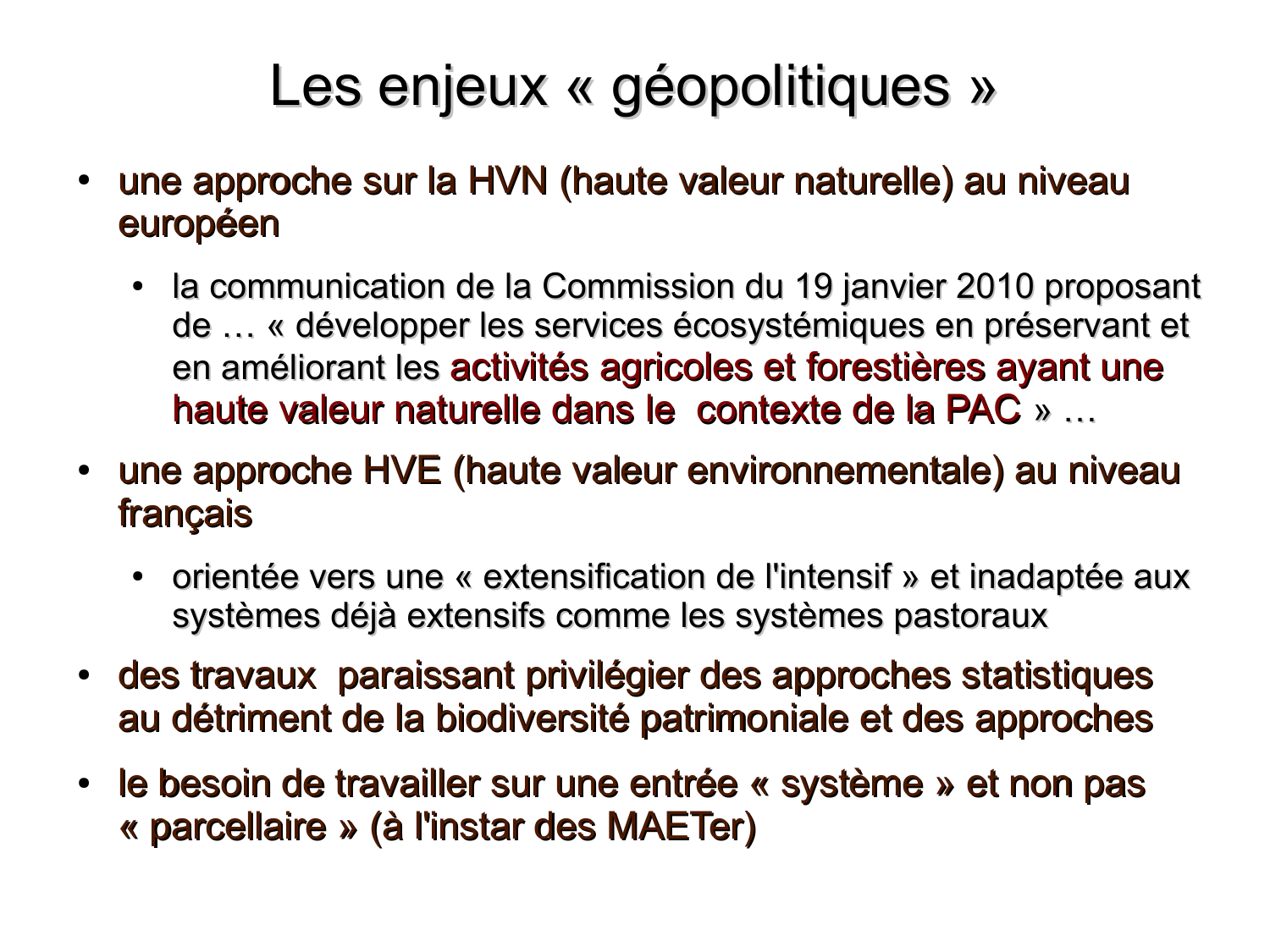### Les travaux engagés

- Analyse des différentes perceptions du concept HVN
	- l'approche « historique » de l'EFNCP
	- les autres approches
- · Analyse des travaux déjà réalisés
	- sur l'entrée territoriale
	- sur l'entrée systèmes agricoles extensifs
	- sur les liens entre territoire, paysages et exploitations
- Élaboration d'un argumentaire et de propositions à vocation régionale méditerranéenne
	- modalités de caractérisation des territoires HVN  $\bullet$
	- critères de caractérisation des systèmes pastoraux HVN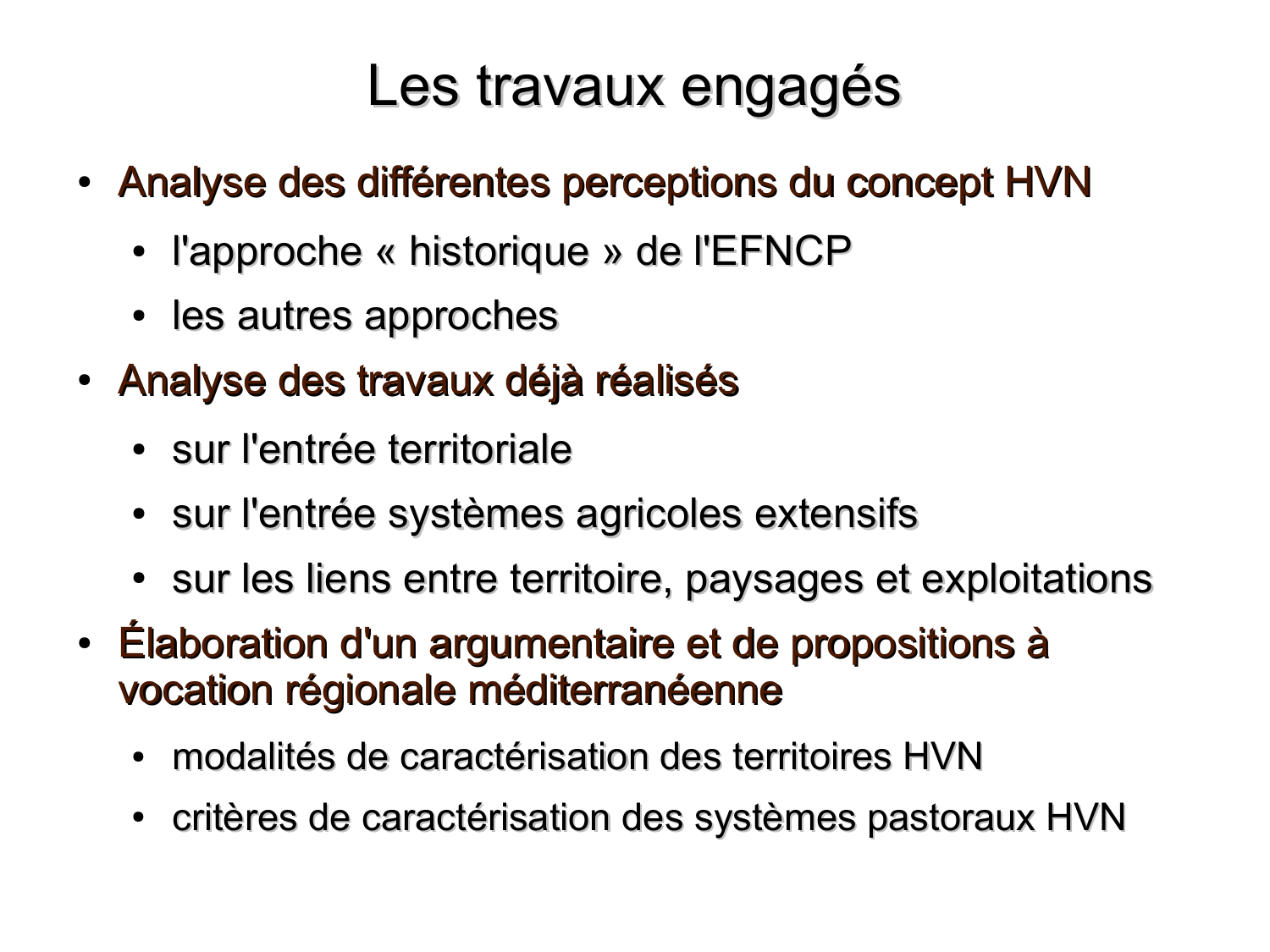#### Quelques approches sur les critères « fondateurs »...

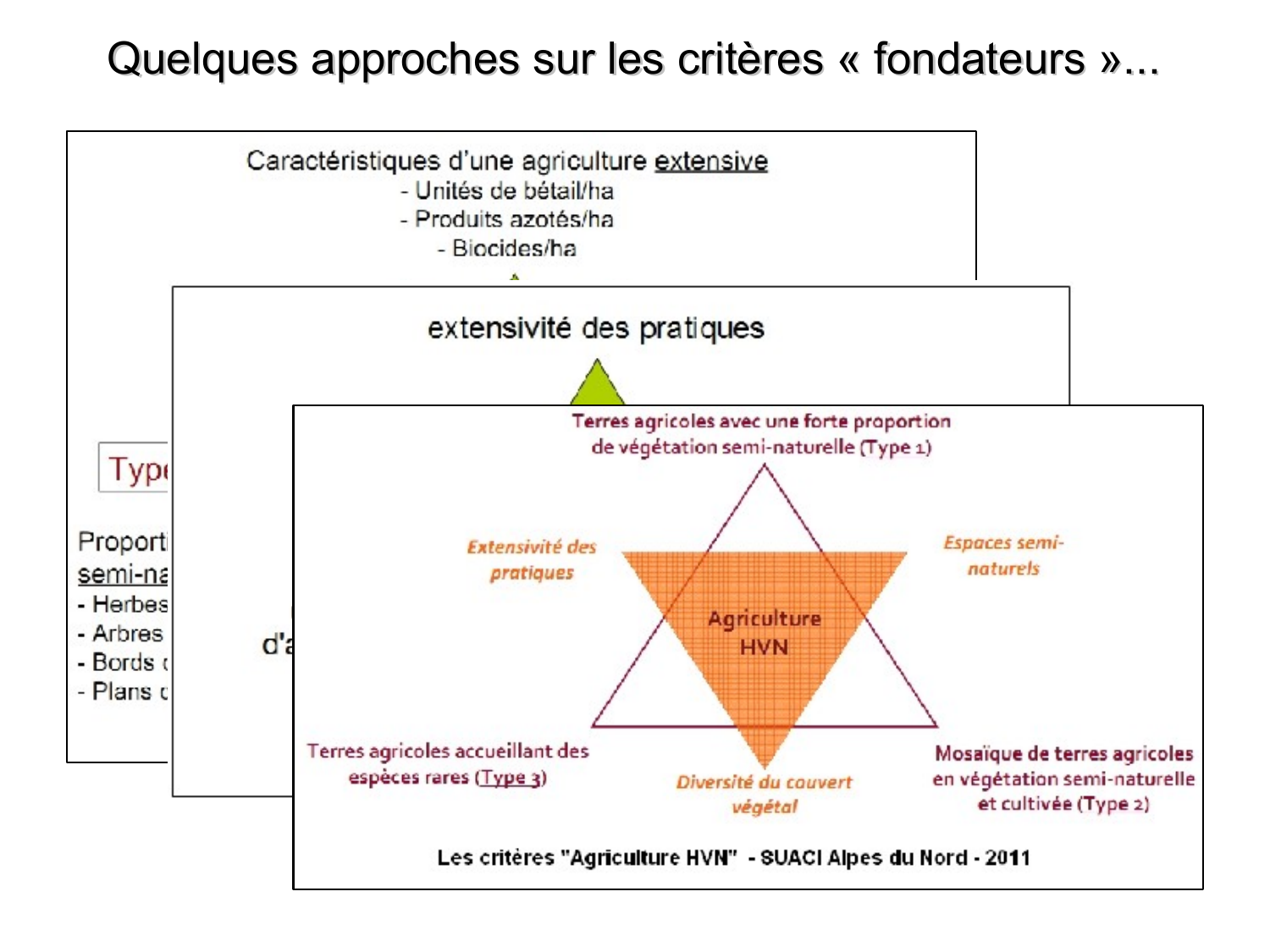## Quelques éléments de résultats...

- · sur la caractérisation des territoires HVN
	- l'utilisation des territoires déjà répertoriés pour leur intérêt  $\bullet$ patrimonial
		- valorisation des zonages sur la biodiversité patrimoniale (ordinaire et remarquable) et des territoires où les enjeux biodiversité/agriculture sont identifiés
			- ZNIEFF, Natura 2000, zones cœurs de Parcs nationaux, sites surfaciques classés, réserves naturelles ...
- sur les critères de caractérisation des systèmes d'exploitation
	- une caractérisation orientée sur l'opérationnalité  $\bullet$ 
		- conception de type MAE système
		- critères systémiques simples, faciles à établir ou déjà disponibles
		- grille de notation des critères autorisant une progressivité
	- sur la base historique des critères EFNCP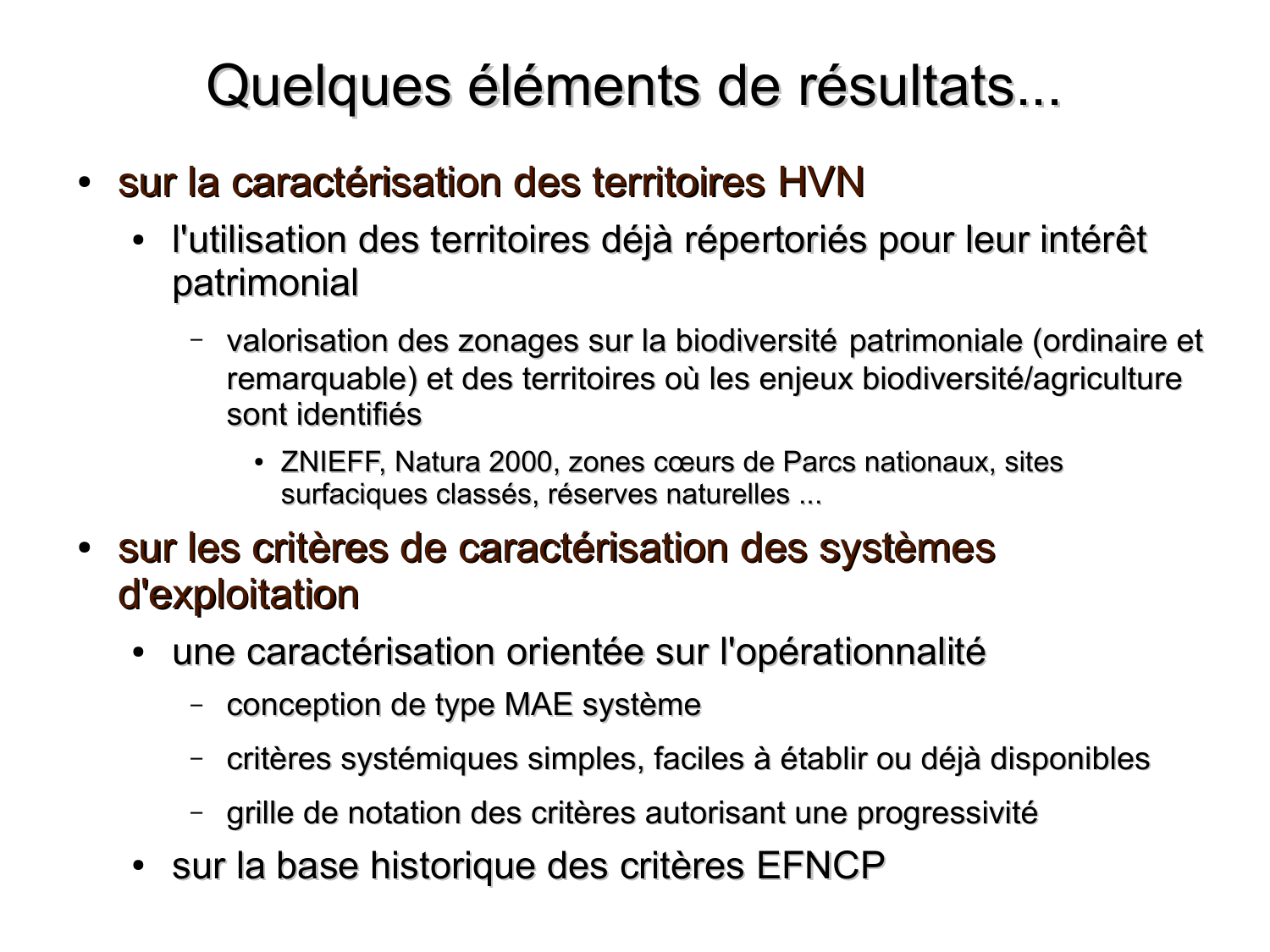#### L'approche « prise en compte de la biodiversité par l'agriculture et caractérisation HVN » conduite dans le cadre du programme **CASDAR Biodiversité**

**Maylis Porte**